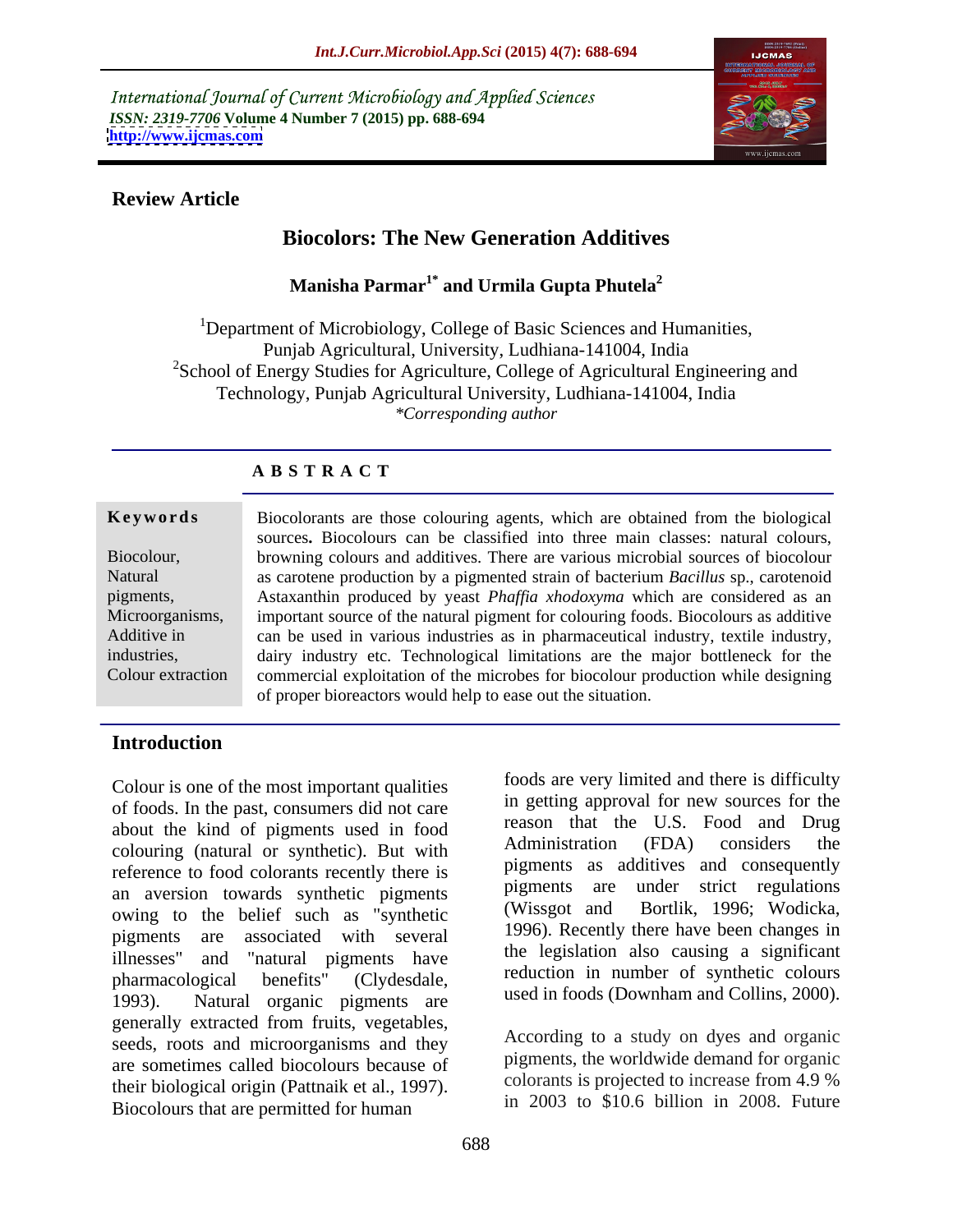growth is going to be large for naturally body to vitamin A and has antioxidant derived colours with a predicted annual

The demand for food colour in global **2. Browning colours:** These are produced market in 2000 was 2400 MT which during cooking and processing and thus may increased to 3000 MT by the year 2005 and not be of any direct importance in foods. For further to increase to 8000 MT by the year e.g., as produced during sugar 2010 and is expected to increase to 15000 MT by the year 2015 (Lakshmi, 2014). The Because of consumer's choice for 'natural' and century and early 1900's.

Only few natural pigments are available in sufficient quantities to be useful for industry **Applications of biocolours as additives:** because they are usually extracted from plants (Lauro, 1991). But there is an ever growing interest in microbial pigments due to several reasons like their natural character **A. Pharmaceutical industry:** Hepatitis C and safety to use, production being virus (HCV) infects approximately 170 independent of seasons and geographical million people worldwide, and is often conditions, controllable and predictable associated with chronic hepatitis, leading to

**1. Natural colours:** The principal natural colours used as additives are the green pigment chlorophyll, the carotenoids which give yellow to red colours and the The 65 kDa HCV NS5B protein has RNA flavonoids with their principal subclass the dependent RNA polymerase (RdRp) activity anthocyanins, which impart red to blue and is key player in HCV RNA replication. colours to flowers and fruits. In recent years, *Moncascus purpureus* produces pigments

growth rate of 5-10 %. Synthetic colours are reducing the risk of some cancers and still forecast to grow but at a lower rate of perhaps heart diseases. It can be produced between 3 and 5 % (Downham and Collins, commercially using microorganisms like 2000). *Dunaliella salina* and *Blakeslea trispora.* properties. It has a beneficial effect in

> e.g., as produced during sugar caramelization, baking etc.

investment in natural food colour market **3. Additives:** Food additive colours are across the globe has touched to US \$ 1 based on anthocyanins derived from sources billion and is continuously growing as there such as red grapes or beet but the first is demand for natural food colours against additive colour were synthetic dyes which synthetic food colours (Magoulas, 2009). were extensively used as food colorants in food processing industry and have Anthocyanins are polyphenolic group of contributed to the increase in natural colour compounds which have been named market significantly (Ree, 2006). **Vitamins of the 21 st Century** due to nineteenth century and early their impressive medical and health benefits.

> There are various applications of Biocolours in different industries as described below:

yield (Francis, 1987). liver cirrhosis and hepatocellular carcinoma **Classification:** Biocolours can be classified and the nucleoside analogue ribavirin are into three main classes (Sharma, 2014). used as the standard therapy to treat chronic (Brown, 2005). Currently, interferon (IFN) HCV infection. However, IFN- $\alpha$  alone or in combination with ribavirin often leads to a range of side effects.

there has been much interest in carotenoids, that are responsible for inhibiting hepatitis  $C$  especially  $\beta$ -carotene as it is converted in the virus replication by interfering with viral that are responsible for inhibiting hepatitis  $C$ virus replication by interfering with viral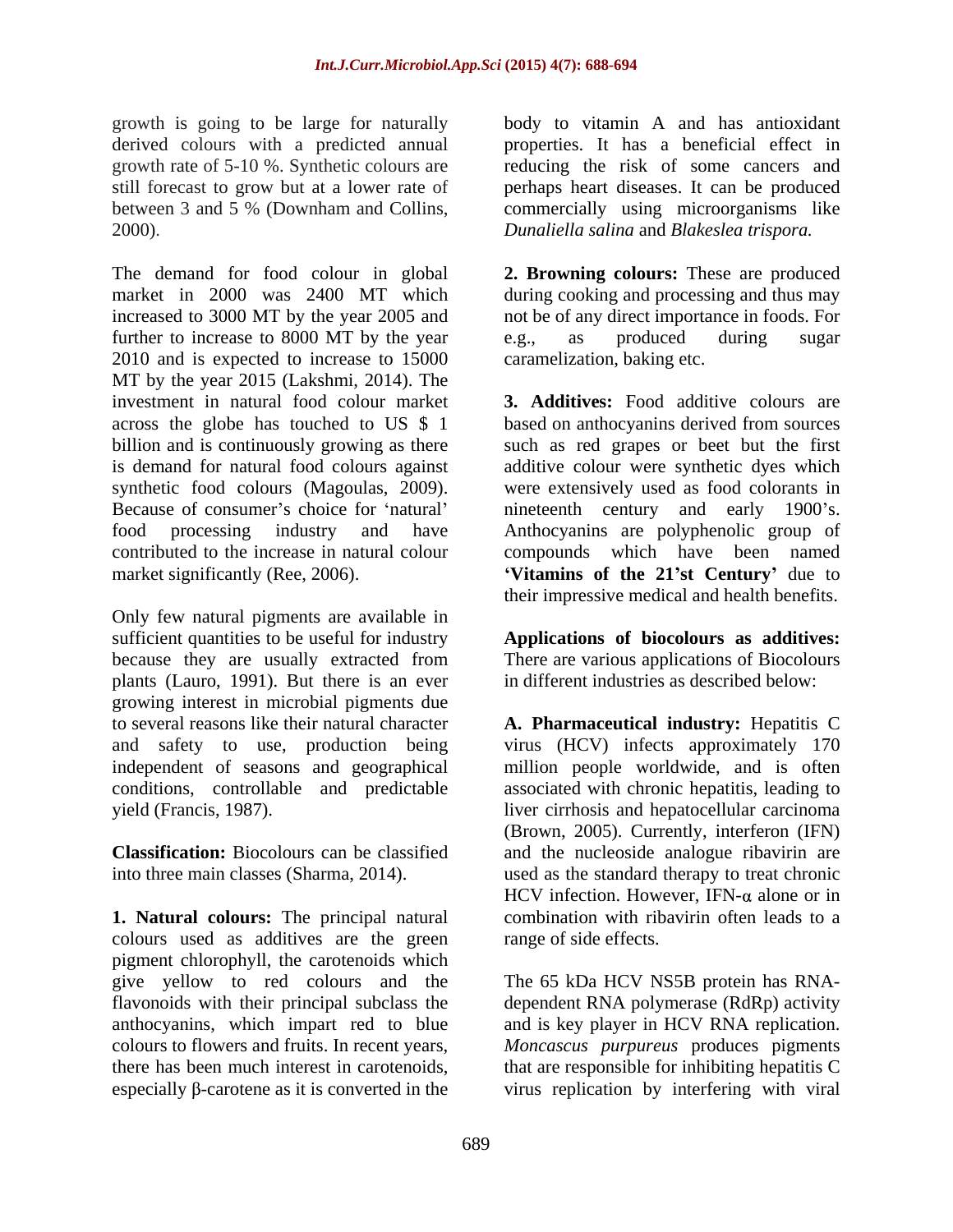RNA polymerase activity (Sun et al., 2011). Commercially available products of A group of Monascus orange pigment astaxanthin (carotenoid) rich yeast *Phafia* (MOP) derivatives effectively inhibited NS5B RdRp activity and interfered with the *Xanthophyllomyces dendrorhous* has been mevalonate synthesis pathway, thereby widely used. Microalgae *Chlorella vulgaris* suppressing HCV replication in cells. A imparts yellow – blue hues, yielding both double-hit strategy, including inhibition of HCV RdRp activity and interference with

**B. Dairy industry:** Among the various its metabolism and production of secondary metabolite namely pigment. Red, orange and 1.2 % is used in the preparation of flavoured ENA holymeters entiring (Sm et al., 2011). Commercially available products of the skin contents of the skin colour is a standard product of the skin contents of the skin colour is a standard product of the skin contents o

quality attributes of the aquatic animal for consumer acceptability. As fishes cannot synthesize their own colouring pigments de synthesize their own colouring pigments *de*  **Methods of extraction of pigments:** *novo*, the colouring agents which are synthesized by some plants, algae and microorganisms, need to be incorporated in the diet (Johnson and An, 1991). Most are water soluble, are extracted from the raw promising pigment proved to be successful material with water and sometimes with

*rhodozyma* and fermentation product of muscle and skin pigmentation effects.

the mevalonate synthetic pathway, to inhibit **D. Textile industry:** The textile industry HCV amplification may provide the basis discharges large proportion of effluent that for successful antiviral therapy using the mainly consists of synthetic dyes. Synthetic MOP AADs derived from this microbial dyes have been extensively used in the secondary metabolite. textile industries due to their ease and cost pigment-producing microorganisms, advanced colours covering the whole colour *Monascus sp.* is reported to produce non-spectrum. However, these synthetic dyes are toxic pigments, which can be used as food often toxic, mutagenic and carcinogenic colorant. Besides a colouring agent it leading to several human health problems enhances the flavour of the food and acts a such as skin cancer and allergic reactions food preservative. *Monascus ruber* has been (Srikanlayanukul et al., 2006; Gurav et al., used widely in the preparation of flavoured 2011). Thus, the worldwide demand for the milk by utilization of rice carbohydrate for dyes of natural origin is increasing rapidly in effectiveness in synthesis, high stability towards light, temperature and technically the textile industry.

yellow pigments are produced using solid- **E. Printing industry:** It has become state fermentation and rice broken as a important to reuse and recycle used papers substrate. Monascus Fermented Rice (MFR) in offices, etc. for the purpose of the milk (Vidyalakshmi et al., 2009). The reduction of wastes. Reuse of papers in **C. Fish industry:** Aquaculture is a rapidly letters and images easily disappear from growing global industry, comprising printed papers. Decolorable ink for inkjet cultivation of various freshwater and marine printing contains a Monascus pigment. The species of finfish, shellfish, molluscs and Monascus pigments are easily discoloured ornamental fish (Garcia and Maurilio, and finally lose their colours by the 2013). Pigmentation is one of the important irradiation of visible and/or ultraviolet light. conservation of forest resources and offices is preferable, but it requires that (Tsuyoshi et al., 2004)

> Solvent extraction is the conventional method that is followed to extract colours. Anthocyanin and betalain pigments, which aqueous methanol.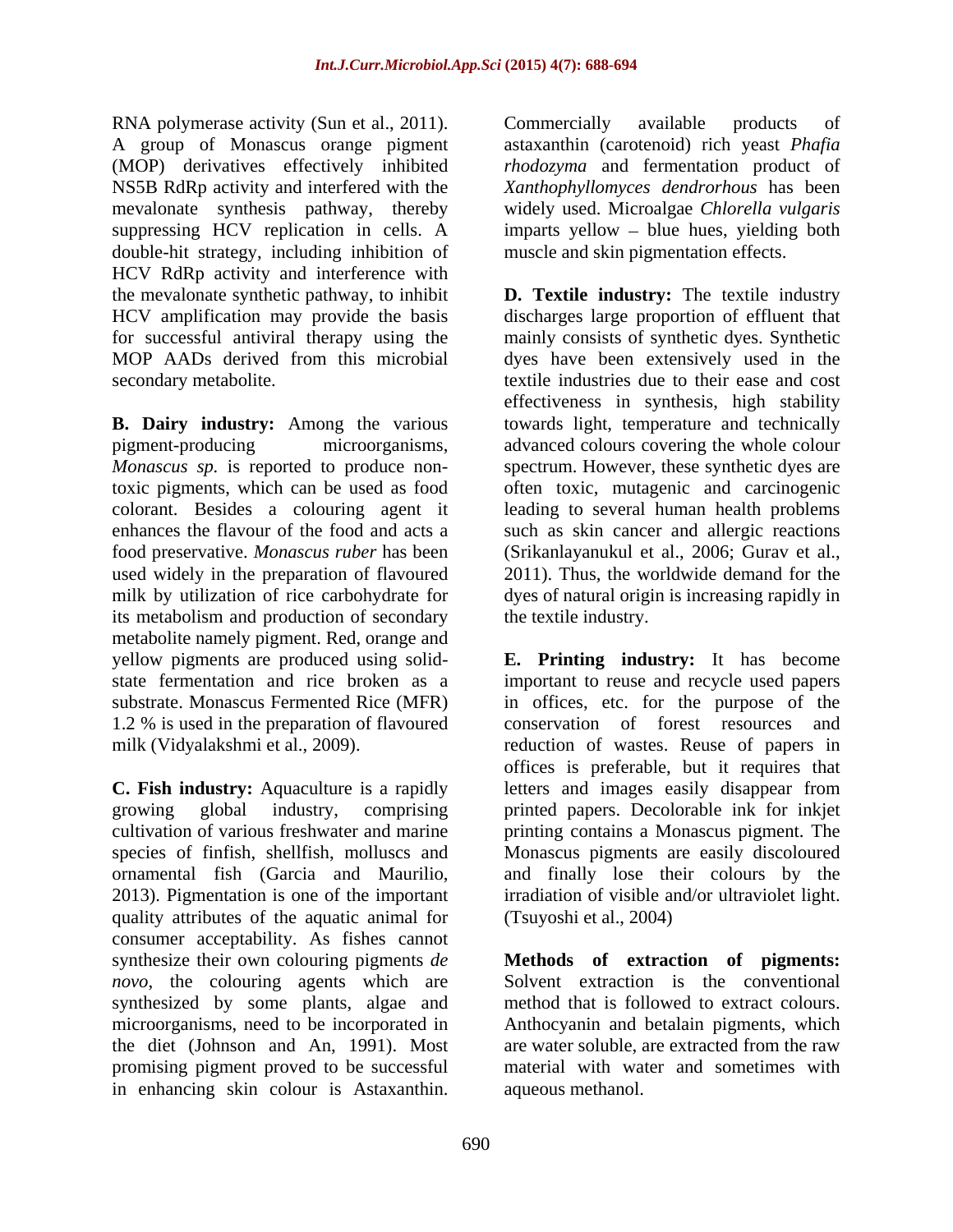| <b>PIGMENT</b>    | <b>SOURCE</b>                                        | <b>COLOUR SHADE</b>                                       | <b>REMARKS</b>                                                                                                                                                                                                                    |
|-------------------|------------------------------------------------------|-----------------------------------------------------------|-----------------------------------------------------------------------------------------------------------------------------------------------------------------------------------------------------------------------------------|
| $\beta$ -carotene | Dunaliella salina,<br>Euglena, Blakeslea<br>trispora | Yellow to orange<br>depending upon colour<br>formulations | It is sparingly oil soluble and comprises of all the trans isomers and  <br>possesses pro vitamin A activity                                                                                                                      |
| Astaxanthins      | Haematococcus<br>pluvialis                           | Orange pink to red                                        | Astaxanthin belong to the Carotenoids family. Astaxanthin can<br>protect against chemically induced cancers and is very strong<br>antioxidant.                                                                                    |
| Phycobiliproteins | Algae belonging to<br>Rhodophyta and<br>Chlorophyta  | Red and blue                                              | These have good long term stability when stored refrigerated (2-<br>$5^{\circ}$ C) as ammonium sulphate precipitates. These are relatively<br>stable at room temperature and neutral pH.                                          |
| Monascus pigments | Monascus purpureus<br>and <i>M. anka</i>             | Yellow, orange and red                                    | Pigment production and quality is good when the organism is<br>provided with carbon source such as maltose, fructose and glucose  <br>and yeast extracts as nitrogen source. Pigments are stable to pH<br>change in temperatures. |

# **Fig.1 Percentage market share of food colorants**

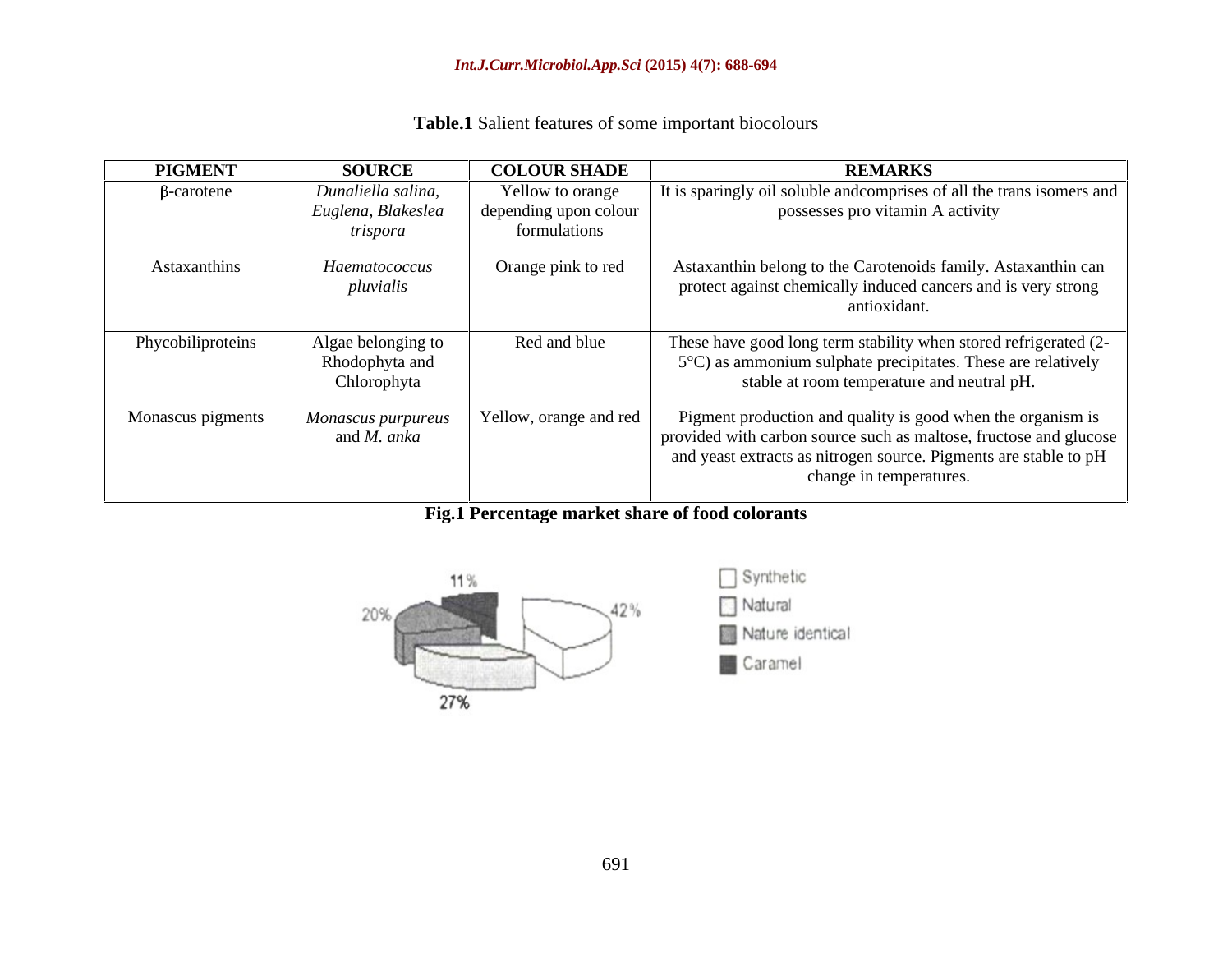For carotenoids extraction, hexane is the **4. Enzymatic extraction:** Enzyme assisted solvent of choice. After thorough extraction, extraction of pigments is another new the extract is concentrated and subjected to technology. Enzyme pre-treatment cannot be purification steps by using column a complete substitute for conventional chromatography. Identification and solvent extraction, but can result in quantification of the pigment is performed increased yield of value added cell by spectrophotometry or by high pressure liquid chromatography (Naidu and Sowbhagya, 2012). consumption (Rodriguez et al., 2001).

# **The current advance techniques followed**

**1. High Hydrostatic Pressure (HHP) and** energy efficient technologies that enhance and Collins, 2001). Advantages of components better than the yields obtained by enzymatic maceration (Mason and Zhao,

**2. Sonication-assisted extraction:** It is one causing plant tissue rupture and improving the release of intracellular substances into the solvent. (Nayak et al., 2007).

**3. Gamma irradiation:** Gamma-irradiation, Brown, R. 2005. Hepatitis C and liver as a pre-treatment to a plant material, resulting in enhanced extraction of cell Clydesdale, F. 1993. Color as a factor in constituents in higher yield (Sowbhagya and

components and a reduction in time of extraction and amount of solvent

**in colour extraction are as follows:** processing is a fast and emerging technique **Pulsed Electric Field (PEF):** These molecular size and shape in biotechnology methods are environment friendly and and food processing industries (Downham mass transfer processes within cellular membrane processing are many which tissues, as the permeability of cytoplasmic include improved product quality with membranes can be increased which in turn higher yield, utilization of by products, enhances extraction of valuable cell temperature and pH sensitive products can components. PEF is reported to be an ideal easily be extracted without alteration and method to enhance juice production, lastly is environmental friendly as no increase the extraction of valuable harmful chemicals are being used and less **5. Membrane technology:** Membrane for the concentration and separation of macro and micro molecules based on and Collins, 2001). Advantages of energy is consumed. (Spence et al.,2010).

1994). **Future prospects:** A giant leap forward in of the most commonly used methods to fermentation. Technological limitations are enhance mass transfer phenomena by the major bottleneck for the commercial cavitation forces, where bubbles in the exploitation of the microbes for biocolour liquid/solid extraction can explosively production and designing of proper collapse and generate localized pressure, bioreactors would help to ease out the colour production could be achieved by combining genetic manipulation and situation.

### **References**

- increases cell wall permeabilization, transplantation. Nature. 436(6): 973 978.
- Chitra, 2010). food choice. Critical Reviews in Food Science and Nutrition.  $331(12): 83 - 101.$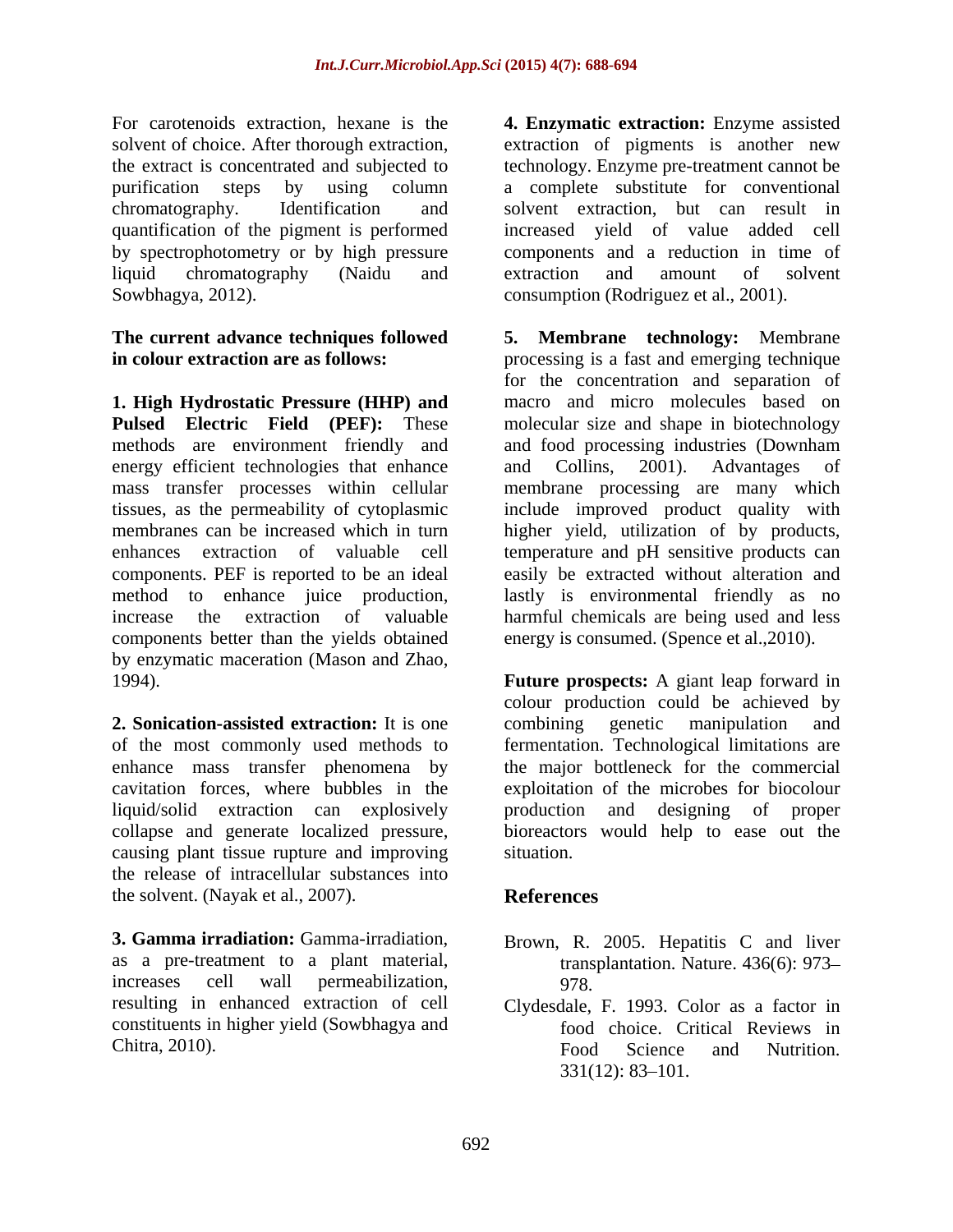- Downham, A., and Collins, P. 2000. Nayak, C., Suguna, K., Chethana, S.,
- Downham, A., and Collins, P. 2001. Coloring of our foods in last and  $765$ .
- colorants. Food Technology. 41: 62
- Garcia, M., and Maurilio, L. 2013. The use
- Gurav, A., Ghosh, J., and Girish, K. 2011. Decolourization of anthroquinone
- Johnson, E., and An, G. 1991. Astaxanthin
- Lakshmi, C. 2014. Food Coloring: The Natural Way. Research Journal of
- Lauro, G. 1991. A primer on natural colors.
- Magoulas, C. 2009. How color affect food Nevada. 3(1): 294-299.
- Ultrasonics Sonochemistry. 29(5):
- Naidu, M., and Sowbhagya, H. 2012. Colors. Chemical Industry Digest. of flavour.<br>79-88. Separately 19-88.
- Colouring our foods in the last and Narasimhamurthy, K., and Rastogi, next millennium International N. 2007. Enhanced mass transfer Journal of Food Science and during solid liquid extraction of Technology. 35(1): 5–22. Some and a samma-irradiated red betroot. N. 2007. Enhanced mass transfer gamma-irradiated red beetroot. Journal Food Engineering. 79 (3): 765.
- next millennium. International Journal of Food Science and Adivarekara, R., and Langdanab, Z. Technology. 35(1): 34-36. 2013. Use of a natural dye from Francis, F. 1987. Lesser-known food 68. Command Contact Contact Services Contact Contact Contact Contact Contact Contact Contact Contact Contact Contact Contact Contact Contact Contact Contact Contact Contact Contact Contact Contact Contact Contact Contact C of carotenoid in aquaculture. Nerurkara, M., Vaidyanathan, J., 2013. Use of a natural dye from *Serratia marcescens subspecies marcescens* in dyeing of textile fabrics. Octa Journal Of Environmental Research. 1(2): 129- 135.
	- Research Journal of Fisheries and Pattnaik, P., Roy, U., and Jain P. 1997. Hydrobiology. 8(2): 38-49. Biocolours: New Generation Biocolours: New Generation Additives for Food. Indian Food Industry. 16(5): 21-32.
	- based dye Vat Red 10 by Ree, E. 2006. Opinion of the Scientific *Pseudomonas desmolyticum* NCIM 2112 and *Galactomyces geotrichum* MTCC 1360. International Journal Materials in Contact with Food on a for Biotechnology and Molecular Biology Research. 2(6): 93-97. to Lutein for use in foods for from microbial sources. Critical Panel on Food Additives, Flavourings, Processing Aids and Materials in Contact with Food on a request from the Commission related particular nutritional uses. The EFSA Journal. 315: 1.
	- Reviews of Biotechnology. 11: 297-<br>Rodriguez, S., Giusti, L., Durst, R., and 326. Wrolstad, R. 2001. Development and Chemical Sciences. 4(2): 87-96. natural red colorant. Journal of Food process optimization of red raddish concentrate extract as potential Processing Preservation. 25: 165.
	- Cereal Foods World. 36. 949–953. Sharma, D. 2014. Understanding Biocolourchoices. Thesis, University of Scientific and Technology Research. A Review. International Journal of 3(1): 294-299.
- Mason, T., and Zhao Y. 1994. Enhancement Sowbhagya, H., and Chitra V. 2010. of ultra sonication cavitation yield by multi frequency sonication. Colorants from plant materials. 567. and Nutrition. 50(2): 146-148. Extraction of flavourings and colorants from plant materials. Critical Reviews in Food Science
	- Technological Advances in Food 2010. The multi sensory perception Spence., Levitan., Shankar., and Zampini. of flavour.